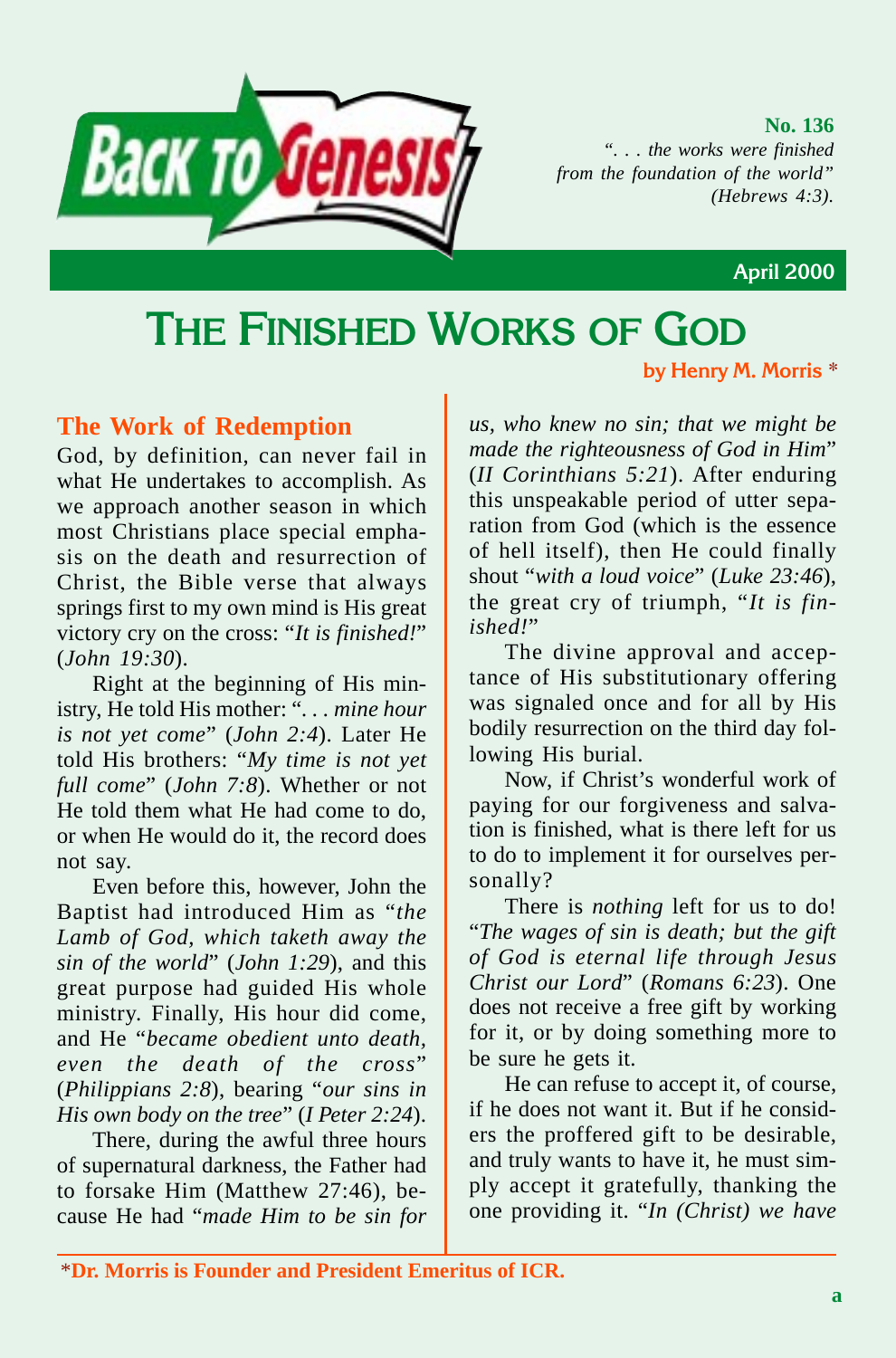*redemption through His blood, the forgiveness of sins, according to the riches of His grace*" (*Ephesians 1:7*).

We are saved, of course, entirely by God's grace, plus nothing. We then, however, become "*His workmanship, created in Christ Jesus unto good works, which God hath before ordained that we should walk in them*" (*Ephesians 2:10*).

# **The Work of Creation**

Long before the Lord Jesus undertook and then completed His heaven-sent work of redeeming lost sinners, He had completed another great work—that of creation. The first chapter of God's written record tells us about His sequential creating and making of all things in six days, climaxed by the creation of the first man and woman, all of whose descendants He would later have to redeem if He were truly to accomplish His great purpose in creating them.

"*Thus the heavens and the earth were finished, and all the host of them. And on the seventh day God ended His work which He had made*" (*Genesis 2:1,2*). Once it was finished, of course, there was no more creating to be done. Just like salvation, with the price fully paid, the creation was complete, with all the work of creating and making fully done. Just as a redeemed sinner can never augment the payment for his redemption, neither can some imaginary creative process called evolution augment the completed creation.

Furthermore, the completed creation was "*very good*" (*Genesis 1:31*), with nothing bad or unfair or hurtful certainly no "struggle for existence" or "survival of the fittest," or any lack of anything needed by any of God's created beings or systems. In analogous fashion, our finished salvation is "*so great salvation*" (*Hebrews 2:3*) and "*eternal redemption*" (*Hebrews 9:12*),

fully meeting our need for forgiveness and endless life with God.

The creation is not "very good" at present, of course, for sin and death have entered the world and, therefore, Christ's work of redemption had to be undertaken. Nevertheless, the creation, like salvation and redemption, is eternal.

Speaking of the stars and all the physical creation, the Bible says that "*He commanded, and they were created. He hath also stablished them for ever and ever*" (*Psalm 148:5,6*). There will, indeed, be drastic changes in the earth and heaven when sin and all its effects are purged out of it (II Peter 3:10), but then once again the creation will be very good, with "*no more death*," and "*no more curse*" as nothing can ever again enter it that "*worketh abomination or maketh a lie*" (*Revelation 21:4;22:3;21:27*).

God is the Creator, not an "un-Creator," and His works of both creation and redemption are eternal. "*Whatsoever God doeth, it shall be for ever: nothing can be put to it, nor any thing taken from it*" (*Ecclesiastes 3:14*).

It is significant that, as far as creation is concerned, the most universal and certain law of science is the law of conservation of matter and energy. Energy can be changed in form (electrical energy to light energy, for example) and matter can be changed in state (solid to liquid, for example). Matter can even be changed into energy (e.g., nuclear fission) and energy into matter (thermonuclear fusion), but the totality of matter and energy can be neither augmented nor diminished. Energy (including matter) can be neither created not destroyed.

At the end of the six days of creation, Christ the Creator (John 1:3,14) "*rested from all His work which God created and made*" (*Genesis 2:3*), and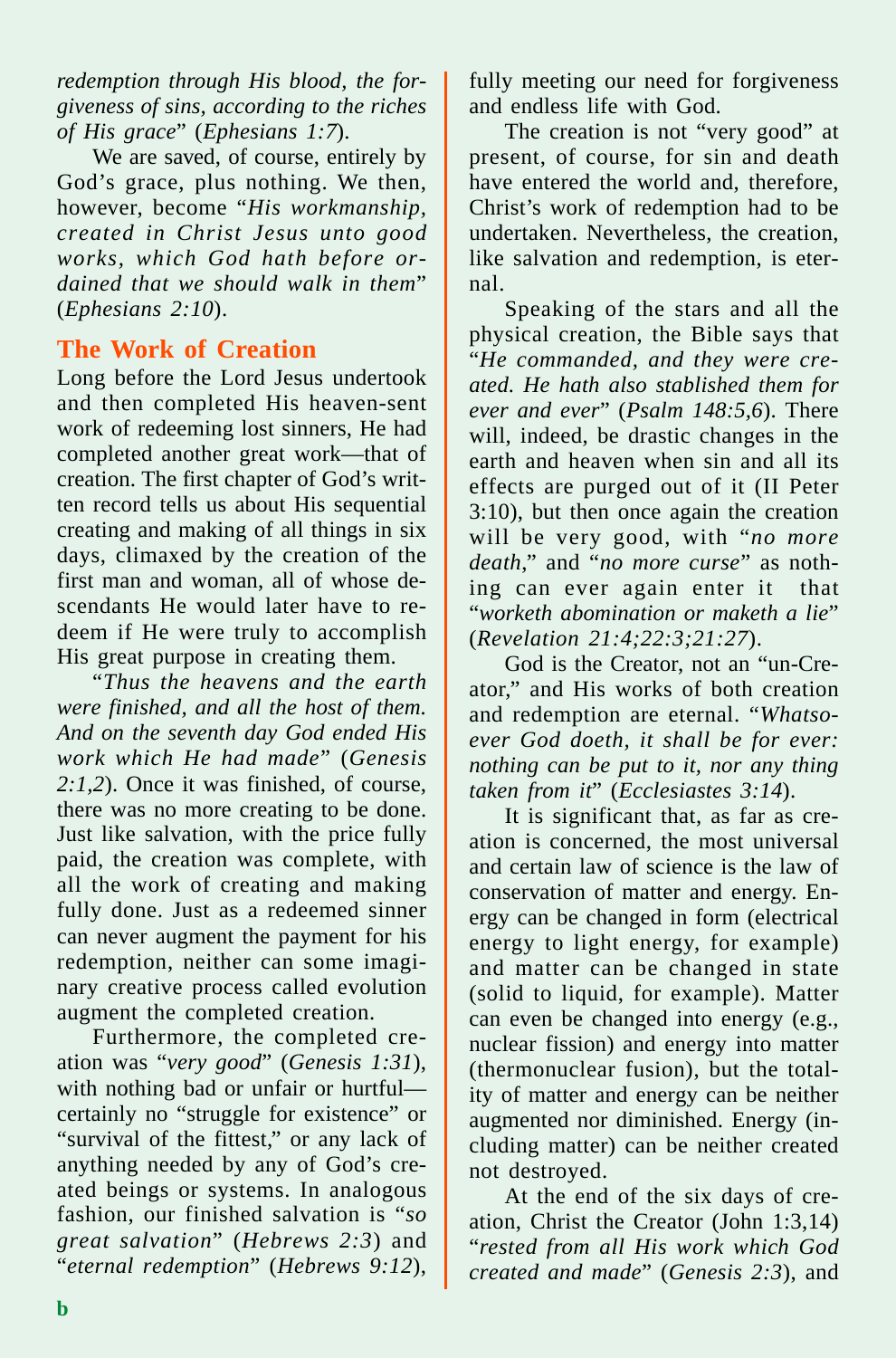He is now "*upholding all things by the word of His power*" (*Hebrews 1:3*). His present work is one of conservation as He is resting from His finished work of creation, as far as the physical world is concerned.

Our salvation is now also eternal and our life is everlasting because of Christ's finished work on the cross. After He died and rose again, He could say: "*I am He that liveth, and was dead; and, behold I am alive for evermore*" (*Revelation 1:18*). Therefore, He could also promise concerning those who have accepted His gift of salvation: "*I give unto them eternal life; and they shall never perish. . . . I am the resurrection and the life: he that believeth in me, though he were dead, yet shall he live*" (*John 10:28; 11:25*).

## **The Finished Word of God**

There is another very important finished work of God—vitally important, in fact, because it is *this* work that tells us about God's finished works of creation and redemption. I am referring, of course, to His work of revelation and inscripturation of that revelation in the written Word. This has given us all we need to know about His great purpose in creating and saving us for fellowship with Himself in the eternal ages to come.

That wonderful Word of God was "*forever . . . settled in heaven*" (*Psalm 119:89*) before the world began. Then God "*at sundry times and in divers manners spake in time past unto the fathers by the prophets*" (*Hebrews 1:1*). He revealed some to Moses, some to David, some to Isaiah, and some to all the other human writers of the Old Testament. All these Old Testament Scriptures were "*given by inspiration of God*," or literally, "*God-breathed*" (*II Timothy 3:16*).

Then, when Christ came, He prom-

ised His chosen apostles that the Holy Spirit would "*teach you all things, and bring all things to your remembrance, whatsoever I have said unto you*" (*John 14:26*), so that they could write the New Testament.

Finally, when the last of the apostles, John, completed his final book, Revelation, the inspired record was finished. It was still settled forever in Heaven, but now also had been sent to Earth.

This fact was firmly emphasized by Christ Himself in the final section of John's prophecy, "*For I testify unto every man that heareth the words of the prophecy of this book, If any man shall add unto these things, God shall add unto him the plagues that are written in this book. And if any man shall take away from the words of the book of this prophecy, God shall take away his part out of the book of life, and out of the holy city, and from the things which are written in this book*" (*Revelation 22:18,19)*.

Thus the Book of God is completed, just as the creation of God was finished and the salvation of God was accomplished once and for all when Christ died and rose again.

Therefore, there can be no such thing as origin of new kinds of plants or animals by evolution, no extra-Biblical "Scriptures" or "prophecies" that can be added to God's Word, and no works of any kind (other than the "work" of believing on Christ and accepting His gift of eternal life) that can produce or add to our redemption and salvation.

The conclusion, as we contemplate the death and resurrection of Christ in these special days is: "*That, according as it is written, He that glorieth, let him glory in the Lord*" (*I Corinthians 1:31*).